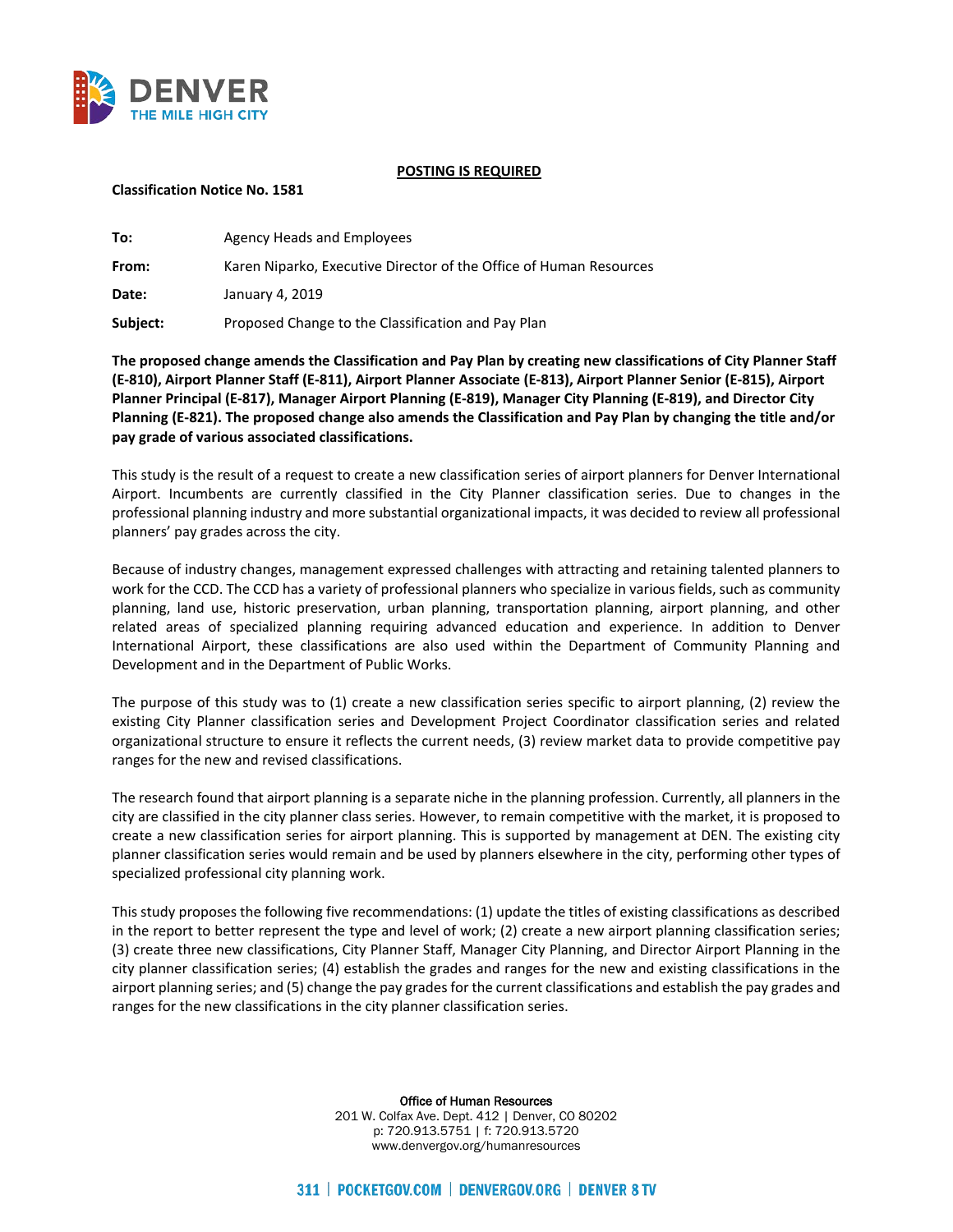### **NEW CLASSIFICATIONS**

### **Proposed Class Title Proposed Pay Grade & Range**

City Planner Staff E-810 (\$55,452-72,088-88,723) Airport Planner Staff E-811 (\$59,278-77,088-94,845) Airport Planner Associate E-813 (\$67,740-88,062-108,384) Airport Planner Senior E-815 (\$77,411-100,635-123,858) Airport Planner Principal E-817 (\$88,462-115,001-141,539) Manager Airport Planning E-819 (\$101,091-131,419-161,746) Manager City Planning E-819 (\$101,091-131,419-161,746) Director City Planning E-821 (\$115,523-150,180-184,837)

### **CLASSIFICATION TITLE AND PAY GRADE CHANGES**

Development Project Coordinator Senior Development Project Administrator Senior Development and Planning Supervisor City Planner Supervisor Principal City Planner City Planner Principal Principal City Planner Hourly **City Planner Principal Hourly** Director Airport Planning and Noise Director Airport Planning

E-810 (\$55,452-72,088-88,723) E-812 (\$63,368-82,379-101,389) E-812 (\$63,368-82,379-101,389) E-814 (\$72,414-94,138-115,862) E-815 (\$77,411-100,635-123,858) E-817 (\$88,462-115,001-141,539) E-815 (\$77,411-100,635-123,858) E-816 (\$82,752-107,578-132,403) E-815 (\$77,411-100,635-123,858) E-816 (\$82,752-107,578-132,403) E-819 (\$101,091-131,419-161,746) E-821 (\$115,523-150,180-184,837)

# **Current Class Title Proposed Class Title**

Development Project Coordinator Associate Development Project Administrator Associate

# **Current Pay Grade & Range Proposed Pay Grade & Range**

# **CLASSIFICATION PAY GRADE CHANGES**

# **Current Class Title**

City Planner Associate City Planner Associate Hourly City Planner Senior City Planner Senior Hourly

# **Current Pay Grade & Range Proposed Pay Grade & Range**

E-811 (\$59,278-77,088-94,845) E-812 (\$63,368-82,379-101,389) E-811 (\$59,278-77,088-94,845) E-812 (\$63,368-82,379-101,389) E-813 (\$67,740-88,062-108,384) E-814 (\$72,414-94,138-115,862) E-813 (\$67,740-88,062-108,384) E-814 (\$72,414-94,138-115,862)

**Public Hearing:** Yes  $\boxtimes$  No  $\Box$  in accordance with Career Service Rule 7-21